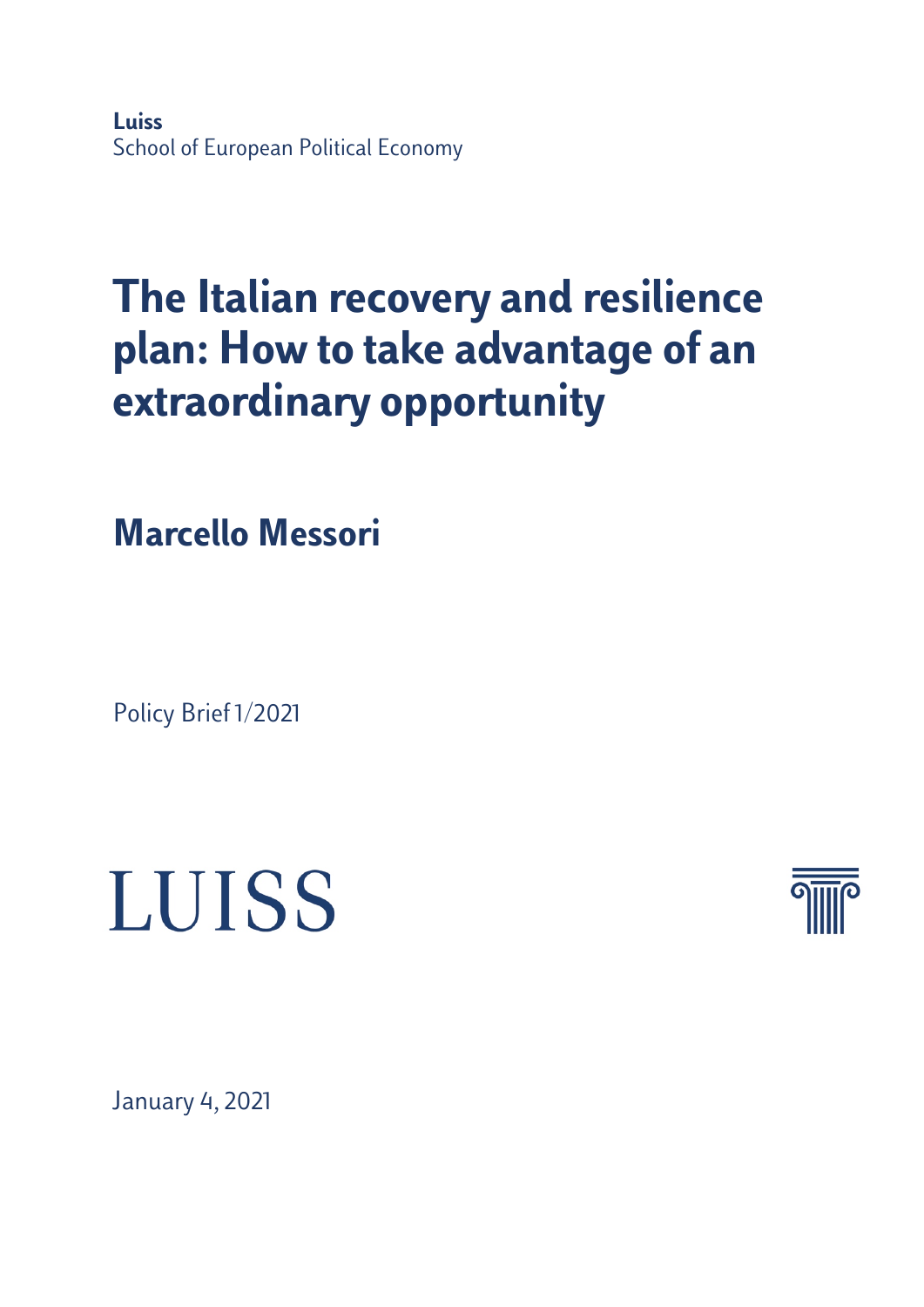### **THE ITALIAN RECOVERY AND RESILIENCE PLAN: HOW TO TAKE ADVANTAGE OF AN EXTRAORDINARY OPPORTUNITY1**

#### **Marcello Messori**

In the post-pandemic period, the success of "Next generation - EU" (NG-EU) is crucial for initiating a convergence and a gradual process of fiscal unification between member states of the European Union (EU). The likelihood of this success depends, above all, on Italy's ability to use the NG-EU funds massively allocated to its credit (roughly 209 billion euro, of which around 82 billion istransfers and 127 billion is loans) to reverse the decline caused by a crystallized set of 'bottlenecks'. The Recovery and Resilience Facility (RRF) program is endowed with more than 90% of the total NG-EU funds. The construction of Italy's National Recovery and Resilience Plan (NRRP), which conditions access to the RRF resources (about 196 billion euro for Italy), therefore plays a decisive role in determining the future of the EU and, in particular, Italy's European destiny and the consequent prosperity of its future generations.

This paper highlights the five elements of the Italian Recovery and Resilience Plan (hereinafter referred to as IRRP) that are essential to ensure its efficiency and effectiveness. The first element consists in setting ambitious objectives which must be based on a few projects focused on the combination of reforms and investments (see Section 1). The second element underlines that the objectives and projects must respond to clear priorities and lead to a unitary strategy; this requires the involvement of intermediate institutions and bodies, but must then be translated into centralized forms of coordination (see Section 2). The third element shows that another essential condition for the selection of a few projects capable of implementing unitary priorities and strategies consists in the break between emergency expenses and reforms and investments for medium-long term development and resilience (see Section 3). The fourth element highlights that, in order to select a few projects suitable to satisfy the characteristics listed above, appropriate governance is required; and this governance calls for a distinction (although not a rigid separation) between the time of strategic choices and the phases of detailed definition and execution of the individual projects (see Section 4). The fifth element emphasizes the importance of the execution phase (see Section 5).

<sup>&</sup>lt;sup>1</sup> I wish to thank G. Amato, S. Cassese and S. Micossi for their very useful comments on the first draft of this paper.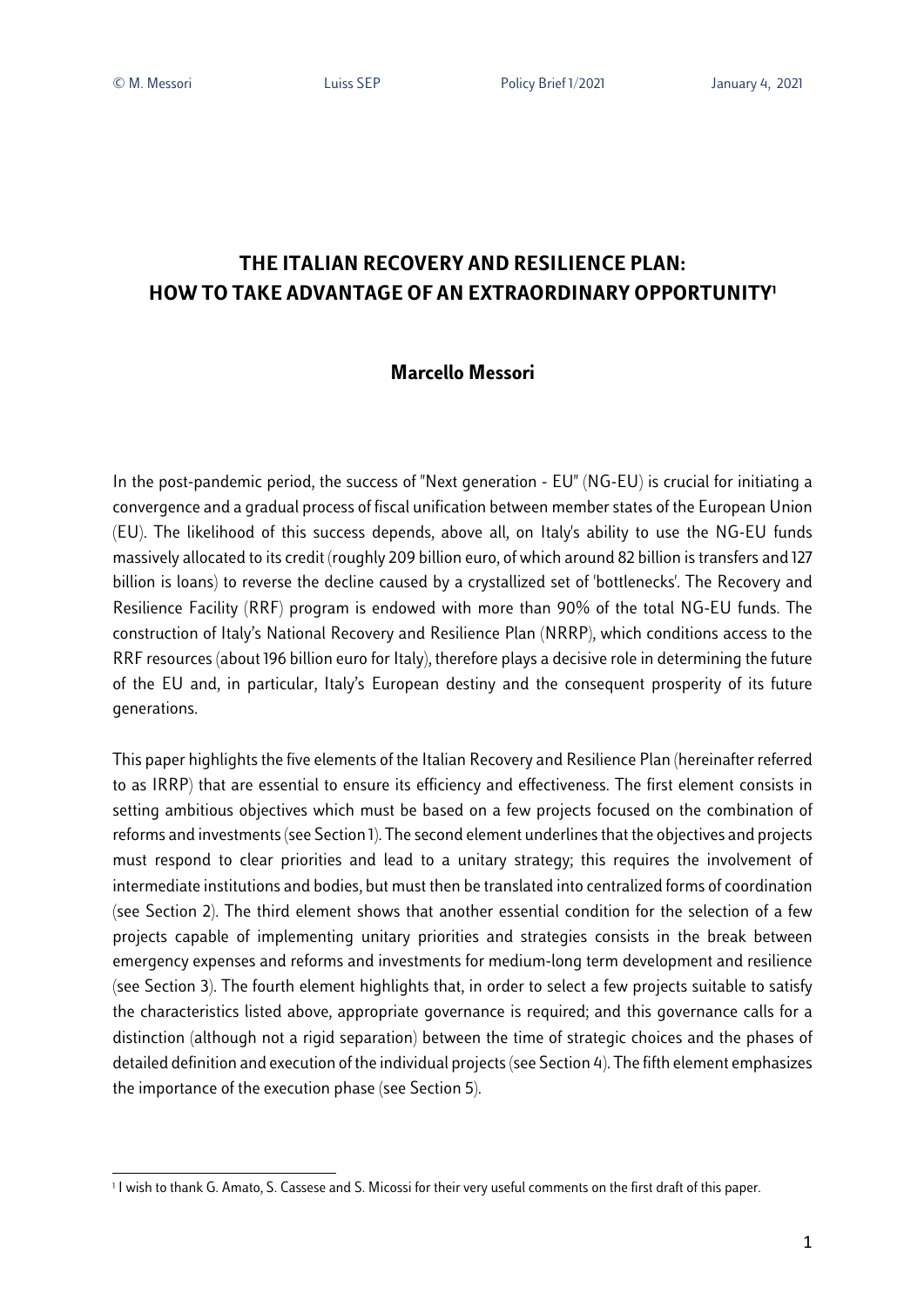#### **1. Why select only a few projects**

The IRRP must constitute a breakthrough element (game changer) in the inertia which has characterized the last twenty-five years of Italy's economic and social life and which has found emblematic representation in the stagnation of the various forms of productivity and in the low level of activity of the working-age population. This long-established situation has blocked GDP growth, strengthened widespread rent-seeking positions, torn the country's social fabric causing the impoverishment of a growing part of the population, and has been accompanied by an increasingly rapid economic decline and institutional degradation. The IRRP and the consequent access to the RRF can reverse Italy's involution only if they combine, in a coherent strategic plan based on clear priorities, projects characterized by efficient investments (including expenditure on education, training and research) and by effective reforms.

The degree of efficiency and effectiveness of investment and reform projects must be measured in terms of a double set of variables. On the one hand, there are the cornerstones that underlie the program of the European Commission led by Ursula von der Leyen: ecological transition and digital innovation. NG-EU incorporates these cornerstones, so much so that the Guidelines for the NRRPs require each EU member state to use at least 37% of the funds allocated to it in 'green' projects and at least 20% in innovative digitalization projects. For the IRRP these are priorities of particular importance, as they underline that Italy's positions of relative strength in the ecological transition (for example, in sustainable energy and in the 'circular' economy) can only be consolidated if they are combined with a recovery of the serious lags accumulated in digital innovation. On the other hand, there is the set of variables identified by the 'Specific Recommendations' which are addressed annually by the European Commission to each member state as part of the European Semester. In the case of Italy, the Commission has long stigmatized the presence of 'bottlenecks' that hinder growth; in this regard, the "Recommendations" of 2019 are emblematic. As already mentioned (see Messori 2020; Buti-Messori 2020a), the 'bottlenecks' affect multiple areas: the inefficiencies of the Public Administration, the slowness of justice, the overly small size of firms, the low quality of labor supply and demand, the related deficiencies in education and training, the weak competition in many service sectors, the excessive bank-centricity, and so on.

The projects which must be included in the IRRP must provide an answer to this double set of variables. However, it is evident that the spectrum of intervention areas, defined by the intersections in the ideal 'double-way table' thus constructed, is too extensive to be comprehensively addressed through the RRF. A strict selection is therefore needed that will set only a few priorities. The projects included in each NRRP must in fact be able to allocate all the planned financial resources by 2023 and to complete the consequent reforms and investments by 2026. On the other hand, these are extremely demanding projects because they aim to build the basis for long-term sustainable development (from an economic, social and environmental point of view); and, precisely because of some of the country's 'bottlenecks', Italy has difficulty in carrying out complex projects with tight deadlines. That is why the efficiency and effectiveness of the IRRP requires the selection of a limited number of major projects: no more than a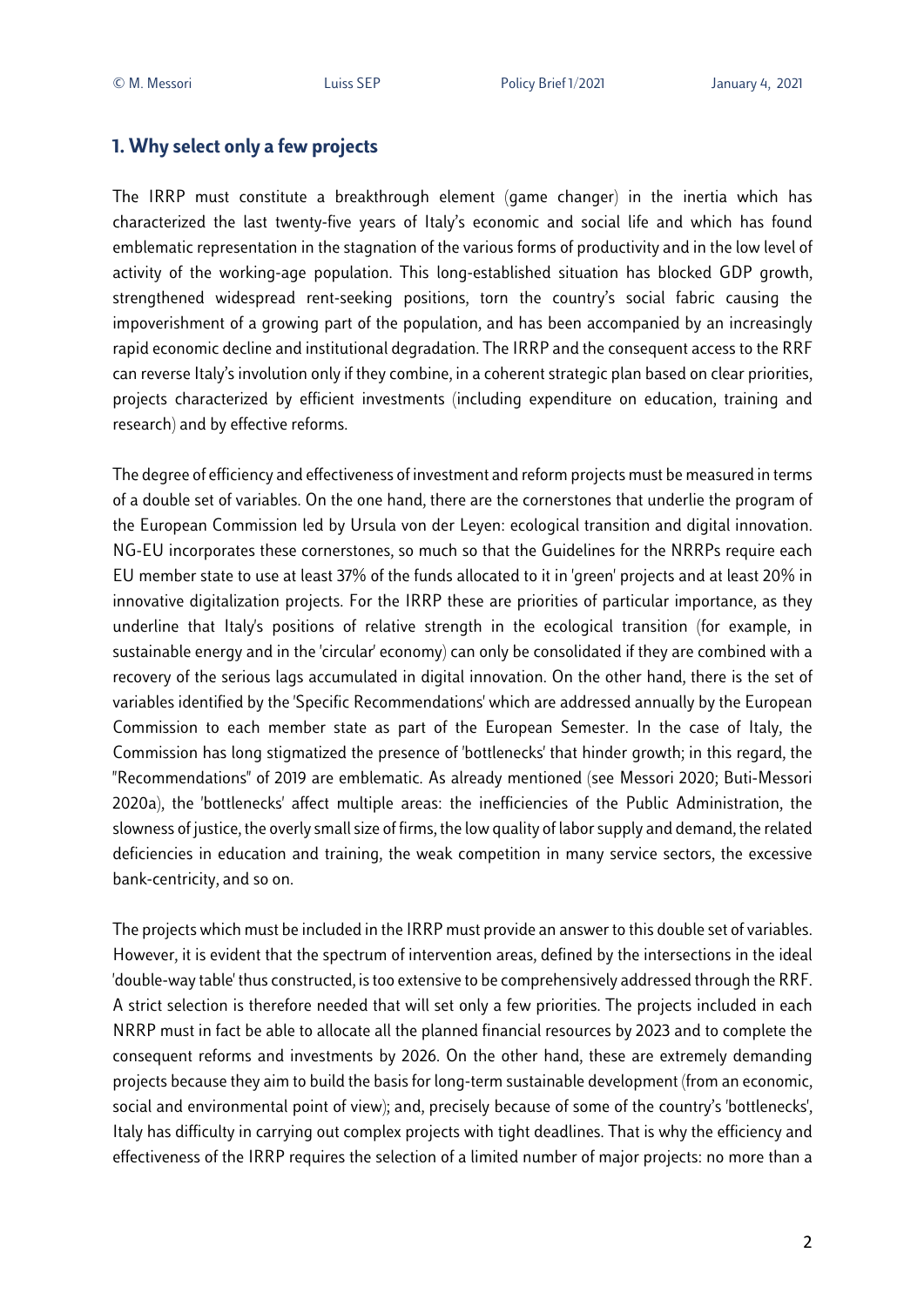dozen, each of which is divided into a set of reforms and investments (including expenditure on research and education).

#### **2. Why select projects centrally**

The need to select a dozen major projects, to be specified in detail with regard to the follow-up of the progress and the timing and costs relative to the implementation of the reforms and investments that are a constituent part of each of these projects, makes the definition of a strategy and the related priorities even more difficult and - at the same time - more binding.

If it is called upon to act as a game changer in Italy's inertia, the IRRP must mobilize the intermediate institutions and bodies that enjoy privileged access to information with respect to the consolidated 'bottlenecks' and rent-seeking positions nested in the vital points of the national socio-economic system. In particular, it is a question of collecting the requirements and outlines for projects put forward both by the ministries and by the regional and local bodies competent in the relevant matters and by the representatives of the main economic and social actors. However, such a process raises two serious problems: first of all, it leads, by definition, to a dispersion of the decentralized proposals along a multiplicity of lines that tend to be disconnected when not mutually incompatible; moreover, it risks acting as a vehicle for the consolidation, rather than for the dismantling, of those particular interests that create the often cited 'bottlenecks' and strengthen rent-seeking positions. Therefore, the mobilization of intermediate institutions and bodies must be channeled, *ex ante*, through the determination of a well-defined strategic perimeter; and the decentralized proposals possibly selected must enter this perimeter. The task of defining the strategic perimeter should be assigned to those institutions which have the responsibility of representing and pursuing collective interests; and in a democracy, such as the Italian one, these institutions are the Parliament and - above all - the government.

The tasks of the representatives of the popular will, however, cannot be limited to the definition of a preliminary strategic perimeter. First of all, by also making use of the stimuli offered by the requirements and project outlines of the intermediate institutions and bodies, the Italian government must transform the strategic perimeter into a mandatory strategy that generates few priorities capable of acting as a selective criterion for the identification of a dozen major projects, to be defined in their general content. These projects could be the implementation of initiatives that were already part of the government's medium-long term program, the result of proposals drawn up by the intermediate institutions or bodies, the combination of governmental objectives and the requests from the 'bottom". The crucial point is that each of the dozen projects selected by the Italian government and defined in its general content gives an effective response to one or more of the intersections of that 'double-way table' deriving from the strategic axis of the Commission (ecological transition and digital innovation) and the 'Specific Recommendations' for Italy.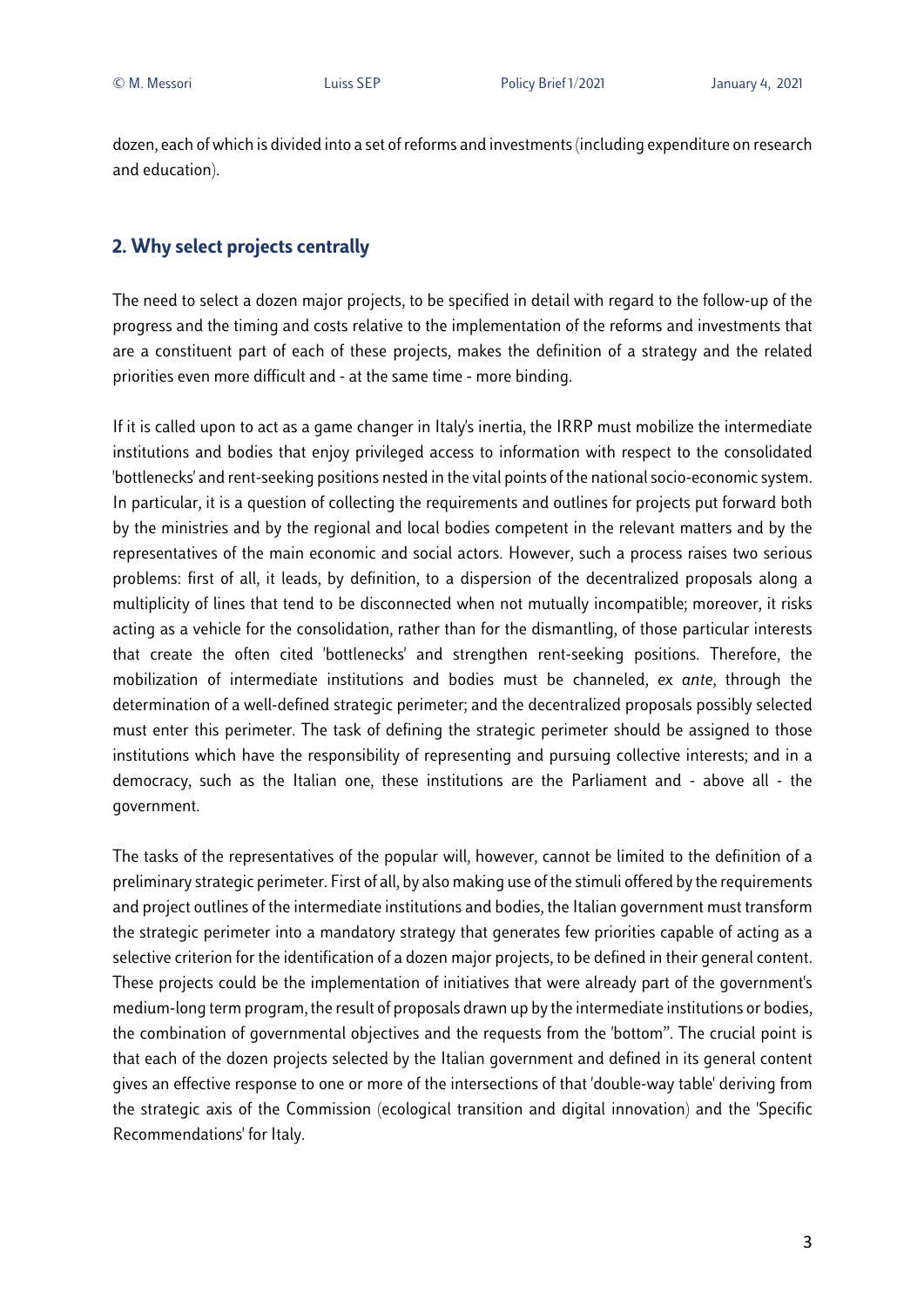These considerations lead to my first conclusion: a centralized and unitary strategy is needed that will select a few large strategic projects capable of characterizing the IRRP; even if only defined in their general content, these projects must be based on reforms and investments capable of producing innovative and long-term changes in the Italian economy and society.

#### **3. Why the projects must have a long-term perspective**

To satisfy the last condition, it is necessary that the large Italian strategic projects mark a discontinuity with respect to the emergency interventions that characterized 2020. The IRRP cannot be used to offer incentives to all companies in difficulty, to extend state guarantees on loans and tax exemptions, to strengthen temporary social safety nets, to ensure general support for the population with low or no income, and to provide undifferentiated subsidies to all productive activities in disadvantaged territorial areas. These interventions, which - at least in principle, if not in their actual execution - are justified by the two pandemic waves that hit Italy between March and June 2020 and from September until today (beginning of January 2021) and which must be partly disbursed also in the future, should not be confused with the interventions aimed at removing Italy's'bottlenecks' for at least two reasons. The first is that the funds allocated by the RRF on the basis of the NRRP finance projects that must be concluded by 2026 and not permanent public expenditure. The second reason is that these funds must be used not for current expenses (except those for research and education or training, which are thus accounted for) but to make investments, unless current expenses are an essential instrument for the implementation of strategic reforms.

This means that incentives to firmscan be a part, although not a predominant one, of the large projects of the IRRP only if they allow technical-organizational changes for innovations in strategic activities (especially those with low environmental impact) or if they activate size changes of efficient but overly small firms, which thus become ready to imitate the leading innovators. Similarly, incentives to the financial sector must be limited to the development of those non-bank financial services that crucially support the innovative and ecological reorganization of firms. Furthermore, the major projects of the IRRP are not compatible with the still desirable permanent welfare interventions to reduce unemployment and its social impact; they can support the incomes of various types of workers only on the basis of specific training programs that raise the participation rate and upgrade the quality of the labor supply, so as to align it with the better composition of labor demand induced by the ecological and innovative reorganizations of production processes. Finally, territorial rebalancing interventions can also be part of the large IRRP projects only if they are aimed at strengthening the educational offer and supporting innovative and ecological activities.

These considerations are also important with regard to the use of some of the loans given to Italy by the RRF for financing initiatives already included in the national budget ('substitution') rather than for financing 'additional' interventions. Such a choice, probably common in other member states, is dictated by the understandable need to keep the public deficit under control and not to further burden the already excessive Italian public debt/GDP ratio (which will exceed 160% in the near future). Given that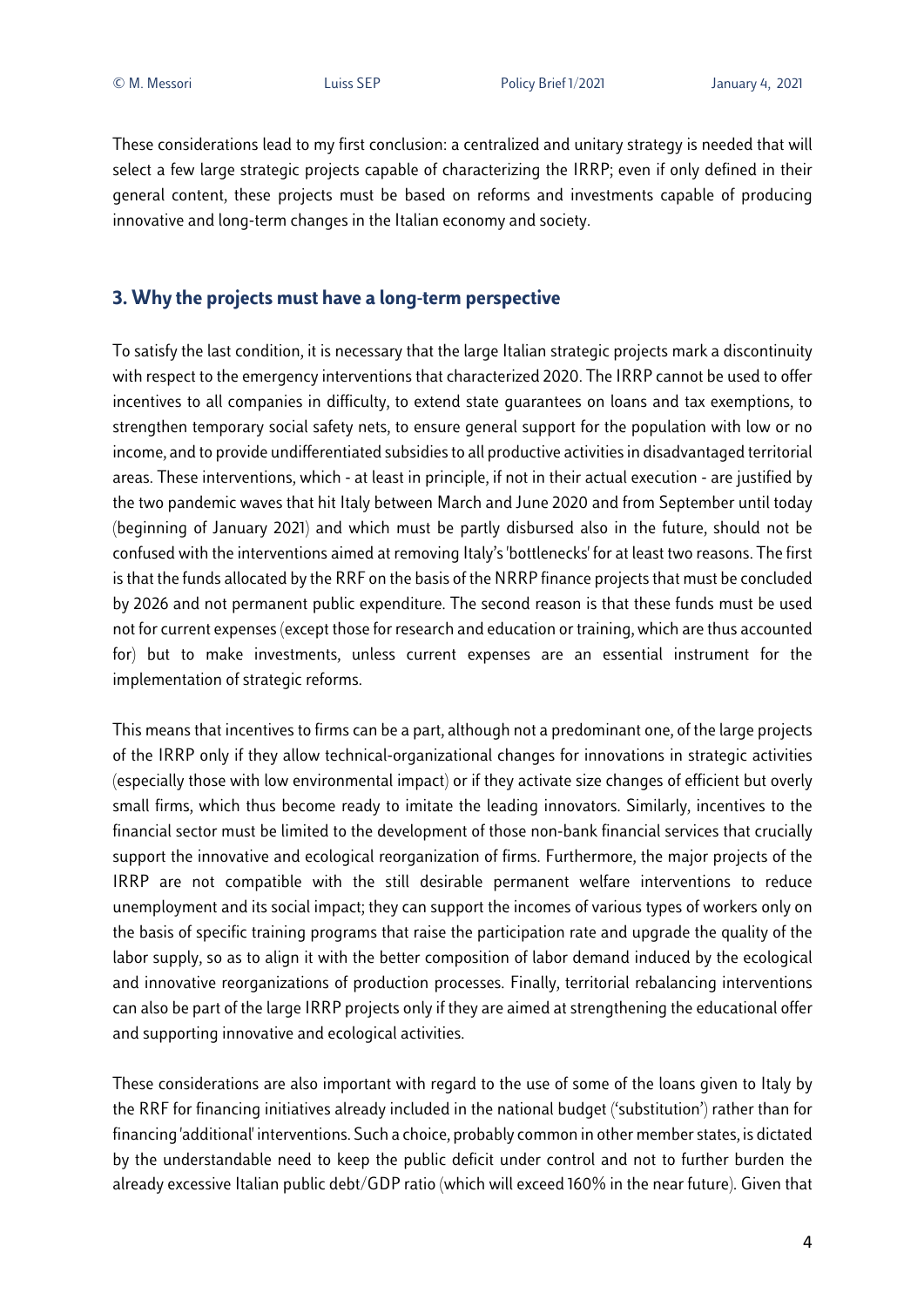the best solution would be to 'cut' the ineffective expenditures of the ordinary Italian public budget and to compensate for these cuts with a totally 'additional' use of the IRRP projects, the 'substitutive' use should meet at least two conditions. The first is that the substitutive part of the large projects does not replace ordinary current expenses but, at most, investments already financed or planned in the public budget. The second condition is that these investments be selected and redesigned so as to be homogeneous with the priorities of the IRRP project in which they are inserted.

#### **4. Why governance is crucial**

It has already been clarified that, in their general content, the few major projects of the IRRP must be selected by the government, as the expression of the representatives of the popular will, in accordance with well-defined strategic priorities. However, each of these projects must also be described in its operational details and articulated in its various stages of implementation. This requires an analytical effort involving high technical skills. The government cannot perform this task directly. It is therefore necessary to entrust both the specification of individual projects and the responsibility for their proper implementation to a small dedicated group of experts. It follows that the appropriate and effective governance for the preparation and implementation of the IRRP must be based on two organizational forms that are distinct, even if they are linked by multiple interactions.

In accordance with what has been decided at European level, the first organizational form consists of a 'steering committee' within the government; and, as emerges from the experience of various EU countries, the coordination of this 'steering committee' must be entrusted to specific Ministries competent in the matter (typical example: the Ministry of Economy) or to the Presidency of the Council of Ministers according to the peculiar national political-institutional equilibria. In Italy, the tasks of the 'steering committee' consist - in the first instance - in setting the strategies and priorities and in defining the general content of the major IRRP projects.

The second organizational form (the technical structure) has the task of translating the priorities and the general definition of the projects into a detailed set of reforms and investments that specify the contents of each project and define the various stages to be carried out on schedule. The technical structure must attach, to each project, an estimate and time frame of the costs. It must be coordinated by a small group of experts, designated and appointed by the highest Italian institutional office. To make each of the dozen major projects operational, the coordinators must be able to count on an equivalent number of small teams made up of members of the Public Administration and of external researchers. As will also emerge from the analysis in the next section, combining members of the Public Administration and external researchers poses sensitive issues. In fact, it is a question of achieving a difficult balance that should involve the administrative machine for the definition and implementation of the various reforms and investments and, at the same time, avoid inefficiencies and impediments to the Public Administration. To achieve this result, it is necessary to select the members of the Public Administration who have the adequate skills and who are less conditioned by political-institutional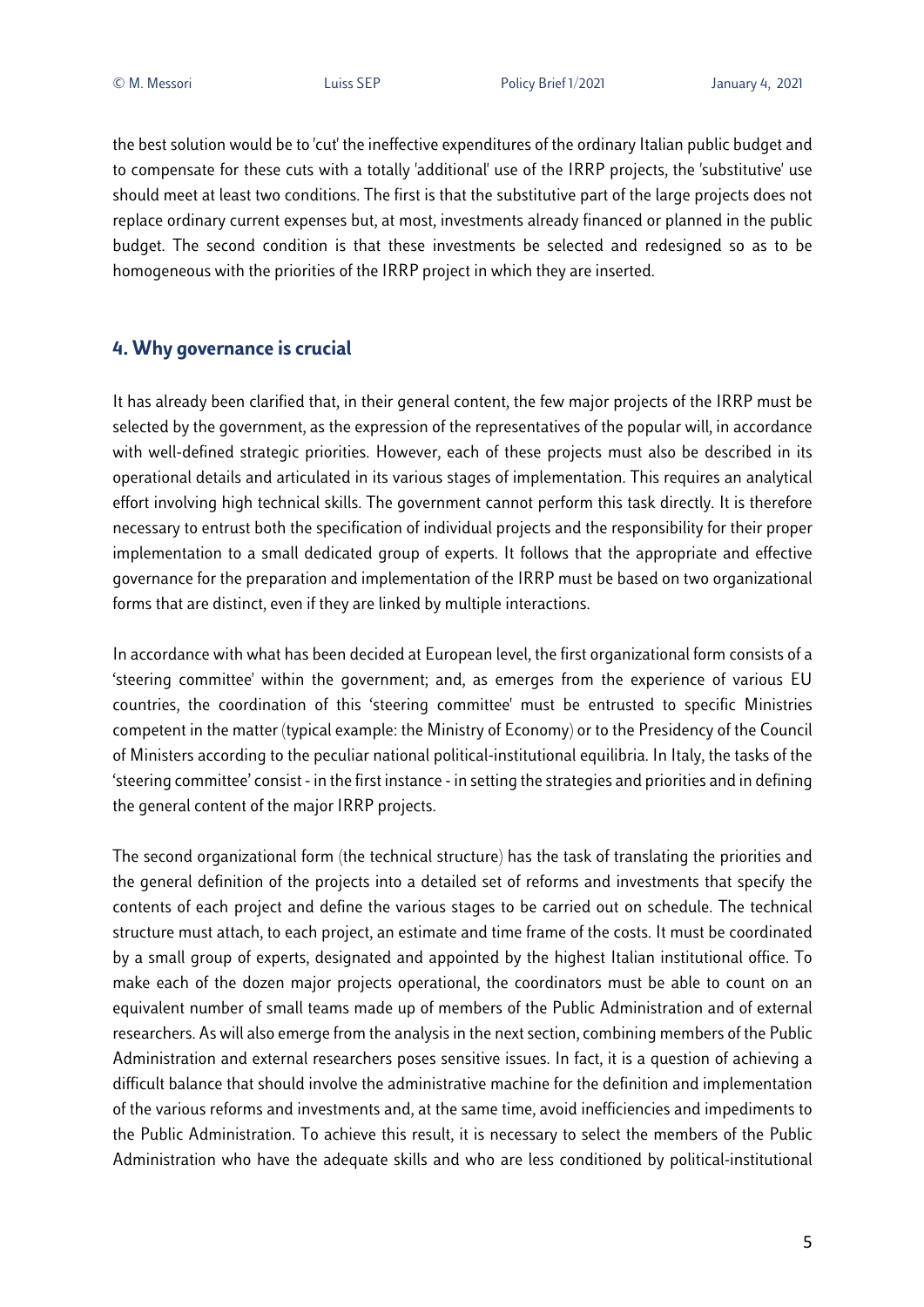constraints. In any case, the 'internal' and 'external' members of the corresponding teams must also be appointed through procedures that guarantee full legitimacy.

Once drawn up in detail, each project must flow into the overall plan. To become the draft IRRP, this plan must be approved by the 'steering committee', which has - in particular - the task of earmarking the allocation of funds for each project in accordance with the costs foreseen by the experts and the overall resources available. Once defined, the draft IRRP must be submitted to the vote of the government and the Parliament and, if approved, must be sent to the Commission to be examined and transmitted to the Council of the EU.

#### **5. Why execution is decisive**

The definition of governance for the preparation of the IRRP raises many other problems, each of which would require careful analysis. Here I will limit myself to making one last point: the technical structure must also be given responsibility for the implementation of the various IRRP projects and for the monitoring of the expected time schedule and costs of their executions. This responsibility, which is terminated only upon completion of all the projects, is of decisive significance. In fact, after having disbursed an advance equal to approximately 13% of the fundsincluded in the NRRPs approved by the Council of the EU (for Italy, a maximum of about 26 billion euro), subsequent European loans or transfers to each member state are strictly conditional on the actual achievements of the planned intermediate qualitative results (milestones) and quantitative progress (targets) of each project. Therefore, Italy will actually be able to access the RRF funds (the 196 billion euro mentioned at the beginning of the paper) only if it is able to carry out the IRRP projects on time and with the planned costs.

Given the poor reputation gained with the past use of European structural funds and given the wellknown difficulty in implementing the reforms decided, Italy needs to oversee the implementation phase of the IRRP projects with extreme care. To carry out this task effectively, the technical structure must establish effective cooperation with the parts of the Public Administration brought - from time to time - into play with the individual projects. This clarifies two aspects already mentioned: why the selection of members of the Public Administration to be included in the technical structure or - to be more precise - in its dozen teams is so important; why it is so important to define an effective balance between 'internal' members and 'external' members of these teams. In this regard, in making their choices, the coordinators of the technical structure should above all evaluate the monitoring and verification functions that their teams will be called upon to perform.

To make these considerations less abstract, it is worth mentioning a possible specific case. It is reasonable to assume that one of the major projects of the IRRP will concern telecommunications networks. It is known that the competences of the Public Administration on the issue are spread out among various Ministries and that reforms and investments in this area involve the competences of independent authorities. Therefore, the Public Administration representatives included in the technical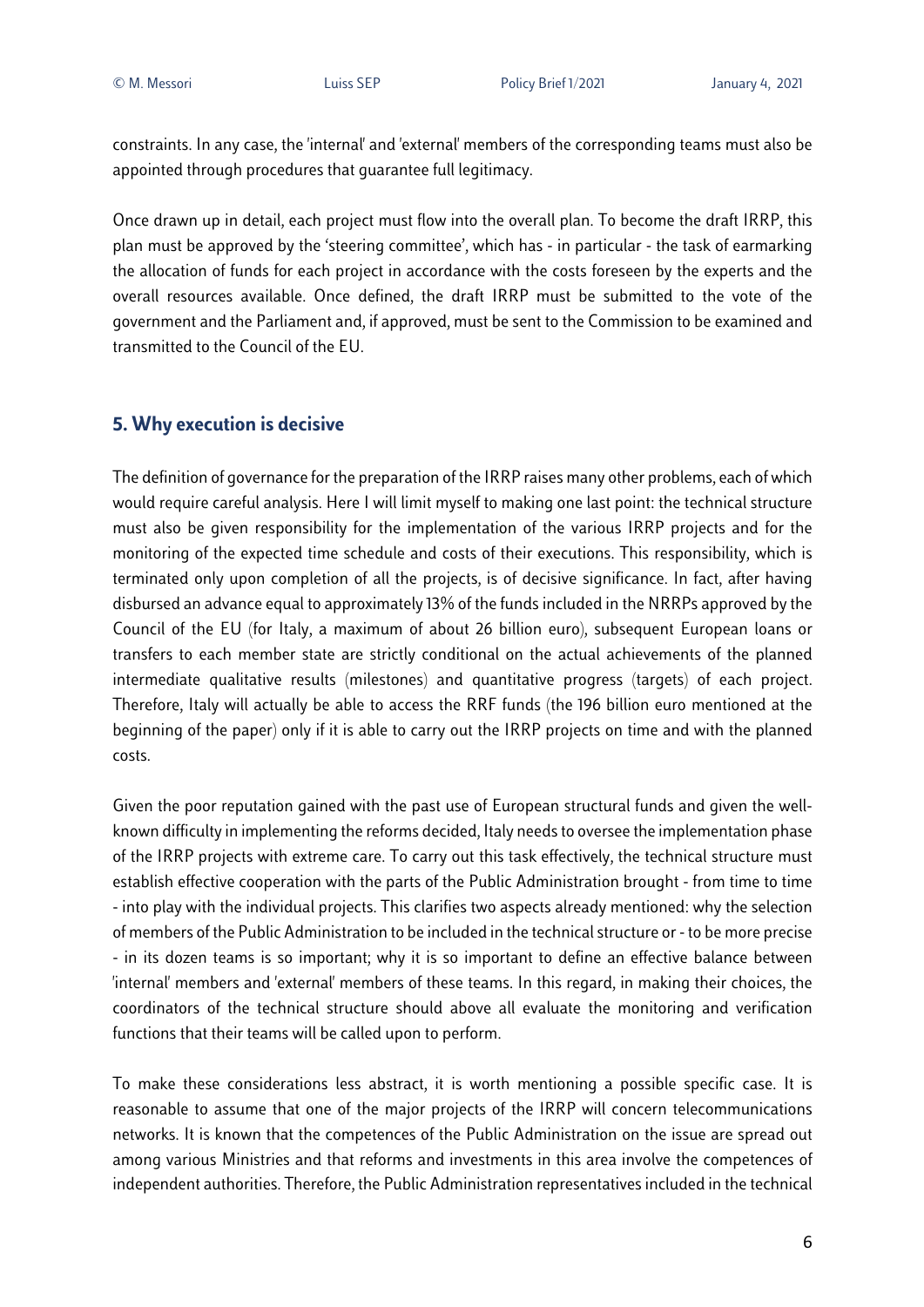structure team that deals with the problem under examination must have the adequate role and competence to manage the cooperation between the various components of the Public Administration involved and to avoid cross vetoes; moreover, together with the "external" researchers, they have to interact with independent authorities. This also explains why the procedures for appointing the team members are important. These procedures should discourage rejection moves by the administrative bodies.

#### **Conclusions**

The five elements discussed are essential for setting up and implementing a successful IRRP. They can, of course, be elaborated in very different forms from those described above. The important thing is that the advantages and weaknesses of each of the proposed solutions are carefully evaluated. An underestimation of the problems would, in fact, risk condemning Italy to an inefficient use of the extraordinary opportunity offered by NG-EU and its main RRF program (see in this regard: Buti-Messori 2020b).

For Italy, missing such an opportunity will have particularly serious consequences when the country comes out of the pandemic emergency and - above all – when it manages the consolidation phase of the European recovery. At that stage, if Italy were unable to overcome its 'bottlenecks' also through the extraordinary European aid and follow a path of reform and convergence, the other member states of the EU and the euro area would increase pressure on the ECB and the European Commission to downsize the ultra-expansionary monetary and fiscal policies. Hence, the ECB's massive purchases of government bonds would gradually diminish, the T-LTRO and temporary easing of banking regulation would slow down, the NG-EU would remain a one-off initiative rather than the first step in a process of fiscal union, and the possible new fiscal constraints replacing the 'Stability and Growth Pact' (for example, the so-called 'expenditure rule') would be even more severe for countries with excessive public debt and low growth potential. Italy would accelerate its current decline under the overwhelming burden of a public debt that, at that point, will have become unsustainable. The gloomy Italian picture would be completed by a productive sector squeezed between the lack of innovation and bankruptcy, and by a banking sector oppressed by troubled credits (NPLs) and the excessive holding of government bonds.

All these considerations imply that the challenge the Italian government is called upon to respond to does not permit that European funding be dispersed randomly in order to gain time and overcome the political-institutional deadlines of the coming months. At stake is the future of Italy and the prosperity of its future generations. The challenge therefore requires breakthrough decisions and the pursuit of an innovative long-term strategy of change.